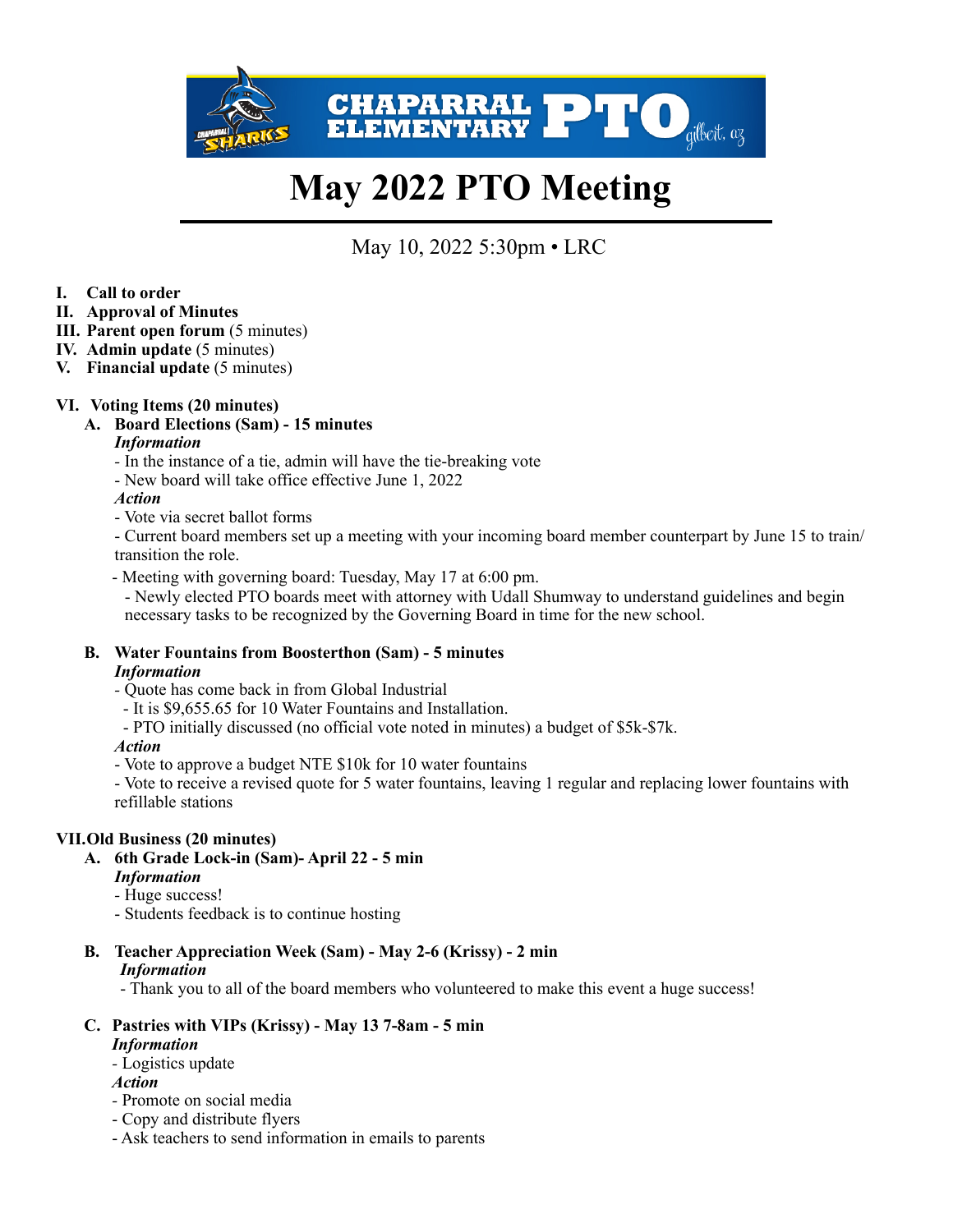#### **D. Kindergarten Playground (Sam) - 3 min** *Information*

*-* Waiting on estimate from Play it Safe

- PTO initially discussed (no official vote noted in minutes) a budget of \$10k-\$15k.

*Action*

*-* Review estimate and present to board for official budget vote.

# **E. Website Update (Sam) - 2 min**

## *Information*

*-* Minutes need to be updated each month for public access, we are all caught up! *Action*

*-* Upload May Minutes (Tina)

#### **F. FunRun Incentives (Laura/Sam) - 3 min** *Information*

- Grade level incentives are pending dates from team leads

## *Actions*

- Purchase items once team leads reply party dates

## **VIII. Recurring Business (5 minutes)**

## **A. Otter Pops - 10am-1:30pm (Sam) - 3 min**

- *Information*
- 5/11 (gifted), 5/25 (pto)
- *Action*

- Sign up for Otter Pop time slots as available at **[bit.ly/otterpops21](http://bit.ly/otterpops21)**

#### **B. Coffee Truck - May 20, 7-9am (Sam) - 2 min** *Information*

- Coffee truck will be on campus on the soccer field

*Action*

- Please remind teachers to send out information to parents regarding Otter Pops and Coffee Truck

## **IX. New Business (10 minutes)**

**A. Field Day - May 19 (Sam) - 5 min**

## *Information*

-

- PTO will be providing Otter Pops for all students *Action*

- Vote to approve a budget NTE \$75 to purchase1000 Otter Pops

- Purchase Otter Pops pending approval

#### **B. Super Shark #4 - May 20 (Sam) - 2 min** *Information*

- Names and shirt sizes due from teachers by May 9th (Alexis Meyers) *Action*

- Review shirt sizes and confirm inventory

- Fold/roll shirts, label with students name and teachers name, deliver to front office by date provided by Alexis Meyers (Krissy)